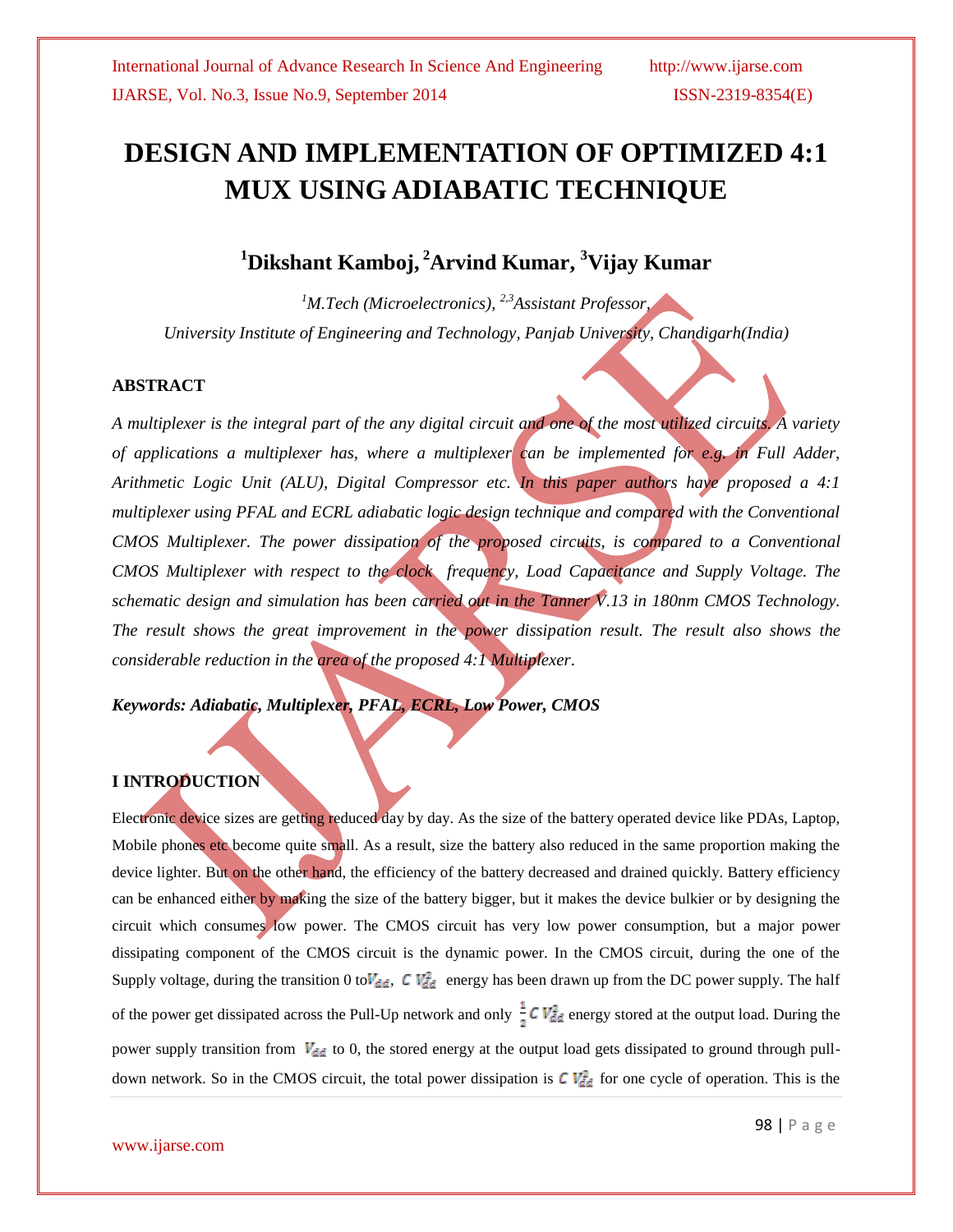lower limit of power dissipation for the CMOS circuit. But there is another approach through which the power dissipation can be reduced from the theoretical lower limit. The technique is called Adiabatic Technique.[1]

*Adiabatic Technique:* The word Adiabatic is a Greek term which means "No exchange of heat". The adiabatic circuit is also called the energy reversible circuit. Unlike the CMOS, the adiabatic circuit has lower dynamic power dissipation. The two key rule by which adiabatic circuits tries to conserve the energy are

- a. Never turn on a transistor when there is a voltage potential between source and drain.
- b. Never turn off a transistor when current is flowing through it. [1][2]

The basic concept behind the adiabatic circuit is, instead of using the constant voltage as in case of CMOS, It uses the constant current source. From fig (1) a CMOS inverter equivalent RC model has been shown, where R is the resistance of the Pull-up network and C is the output load capacitance and S is the switch. The expression for the energy in case of the adiabatic circuit is given by  $\frac{RC}{T}C V_{dd}^2$ . From the equation, Energy can be reduced by (a) increasing the charging time and (b) by reducing the resistance of the PMOS network.



From the above equation of energy dissipation, the number of conclusion can be made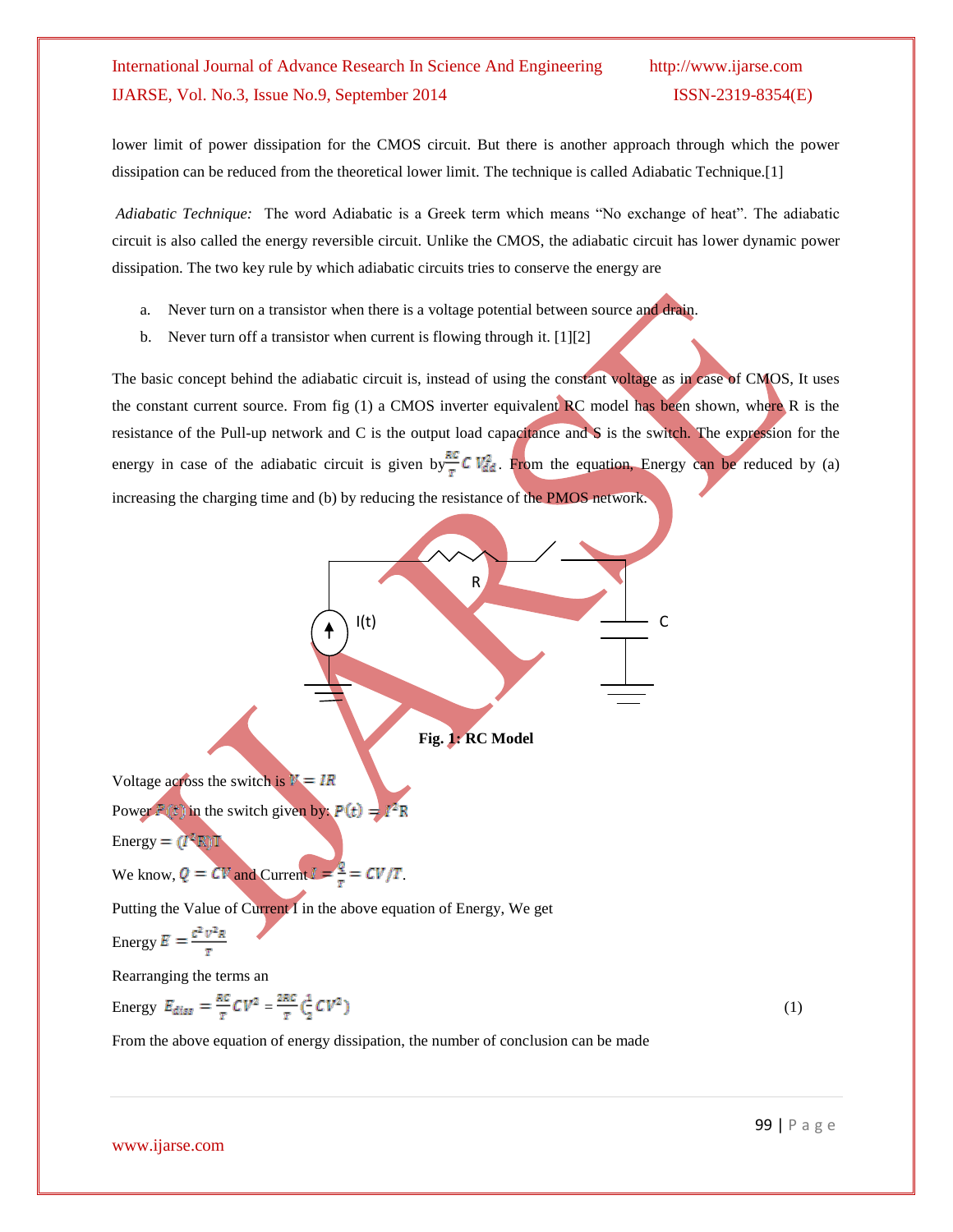- a. The Energy dissipation is small as compare to the conventional CMOS, by increasing the T>>RC. In other words, Energy dissipation make small by increasing the charging time.
- b. From the equation, the energy dissipation is proportional to the resistance R. On reducing the internal on resistance of the PMOS network Power can be scale down from the lower limit prescribe in case of conventional CMOS.[1, 2].

### **II ADIABATIC LOGIC FAMILY ECRL & PFAL**

#### **2.1 Phases in Adiabatic Power Supply**

In the adiabatic logic circuit power supply has a dual function i.e. act as power clock. [3] The supply clock has four phases as shown in Fig.2.



#### **Fig. 2: Phase in adiabatic Power clock**

As shown in Fig.2. Phase (a) is called *Precharge & Evaluation* phase. In this phase the load capacitance is charged and logic is evaluated. Next phase (b) is called *Hold* phase. In this phase the evaluated logic is kept on hold to be used as input of next stage. Phase (c) is called *Recover* Phase. In recover phase the charge drawn from the power supply, flown back to supply. And last phase is *idle* phase as circuit waits for the logic to be evaluated by the previous stages. [3]

# **2.2 Efficient Charge Recovery Logic (ECRL)**

This adiabatic logic family falls under the partial adiabatic logic family as in this the complete charge doesn't recover. Efficient charge recovery logic (ECRL) is similar to CMOS family called Differential Cascode Voltage Switch (DCVSL). The structure of the ECRL is shown in Fig.3. ECRL has two cross coupled PMOS and two NMOS tree structure. An A.C power supply *Pwr* is used to recover the charge. [4] The terminal *Out* and *Out/* is generated so that power clock generator always drive a constant load independent to the input signal. The Logic is to be implemented, realized using NMOS, in both true and complementary form. The full output swing can be obtained in precharge and recovery phase. The disadvantage of the ECRL circuit is, due to the threshold voltage the PMOS the circuit suffer from the adiabatic losses in both precharge and recovery phase. So when the *Pwr* reaches the  $|V_{tp}|$ the PMOS is cut off and circuit cannot give the output for full swing. Another disadvantage of this ECRL logic is that the circuit has the coupling effect.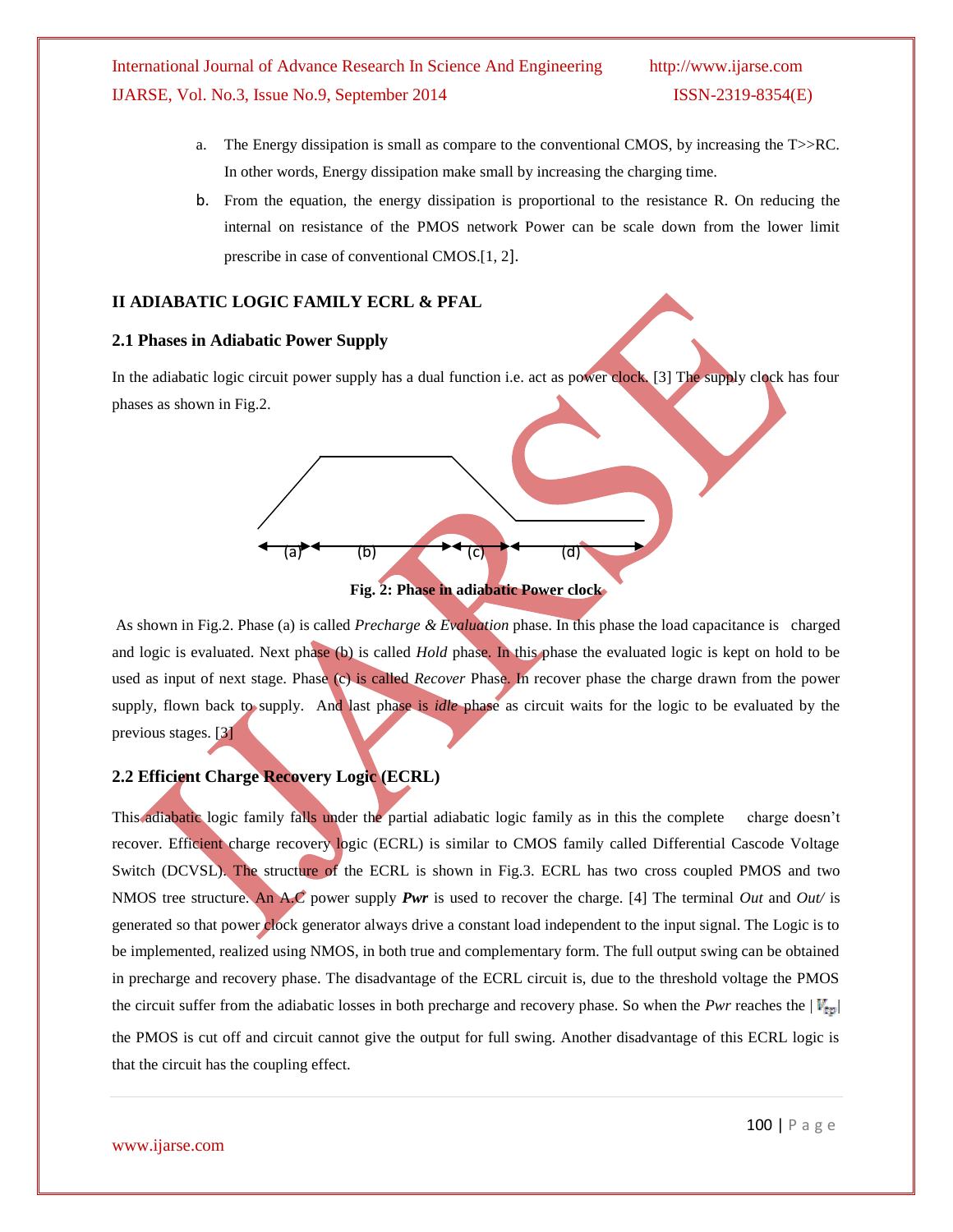

To understand the circuit operation,

- a. Assume the *in* is high then *in/* will be at low level. When the *pwr rises* from 0 to  $V_{dd}$ , *in* turns on the F- NMOS tree functional box and *Out* remain at the zero level. /*Out* follows the power clock through P1 and rises to. As value reaches to  $V_{dd}$ , the *Out* holds the valid logic level and. The value is maintained during HOLD phase and can be used as the input of the next stage.
- b. During the transition from  $V_{dd}$  to 0, the energy is recovered through the path */out* and charge recovered back to *Pwr.* From this, it can be observed that *Pwr* is used as power clock and power supply.[5]

# **2.3 Positive Feedback Adiabatic Logic Circuit (PFAL)**

The Positive adiabatic logic family shows low power dissipation and robustness against the technology parameter variation. The general schematic of the circuit is shown in Fig. 4. As in figure shows that two latches made by the PMOS P1 & P2 and NMOS N1 & N2. The input logic function that is to be implemented, realize using the NMOS functional box.[6] The two major differences with respect to ECRL are that the latch is made by two PMOSFETs and two NMOSFETS, rather than by only two PMOSFETs as in ECRL logic, and that the functional blocks are in parallel with the transmission PMOSFETs. Thus the equivalent resistance is smaller when the capacitance needs to be charged.[8] The advantage of the PFAL over the ECRL is, PFAL doesn't have the coupling effect and better power efficiency at higher frequency.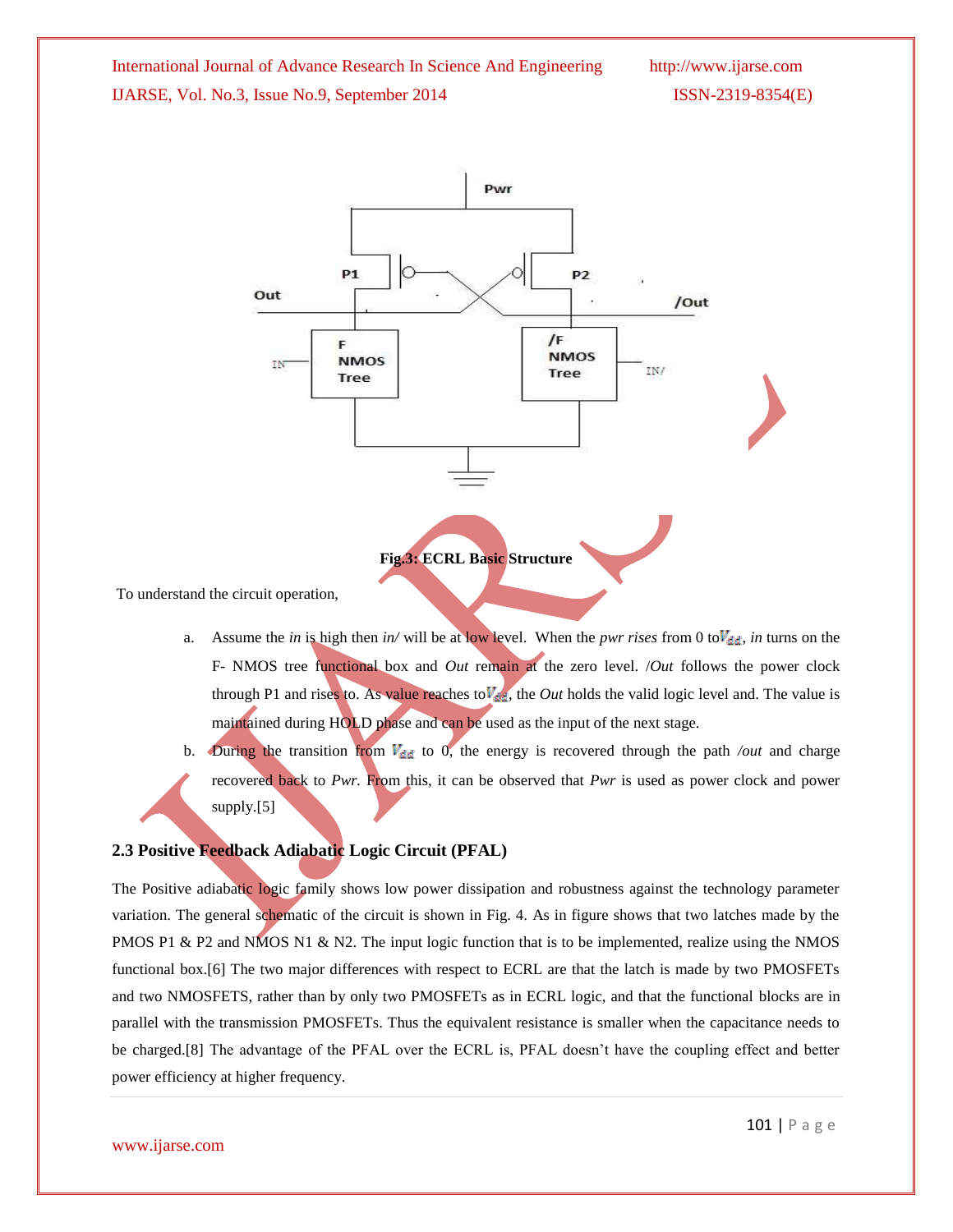

**Fig.4: PFAL Basic Structure**

# **III DESIGN AND SIMULATION OF THE CIRCUIT**

# **3.1 Multiplexer**

Multiplexer is the one of the basic and essential component of the VLSI digital system. Quite often it is required to transfer many signal over a single line one at a time. Multiplexers provide that required flexibility to transfer the signal over the single line. Multiplexer reduces the circuitry of the system that leads to reduction in cost and area of the device. The Fig.5 shows the block diagram and truth table of the 4:1 multiplexer. [7]



| S1 | S <sub>2</sub> | Out            |
|----|----------------|----------------|
| 0  | 0              | D <sub>1</sub> |
| 0  |                | D <sub>2</sub> |
|    | 0              | D <sub>3</sub> |
|    |                | D <sub>4</sub> |
|    |                |                |

**Fig. 5: (a) Graphical Symbol of Mux (b) Truth table** 

The D0, D1, D2&D3 are the Data Lines and S1&S2 are the select lines. Here is equation of multiplexer.

$$
Out = D0.\overline{S1}.\overline{S2} + D1.\overline{S1}.\overline{S2} + D2.\overline{S1}.\overline{S2} + D3.\overline{S1}.\overline{S2}
$$
 (2)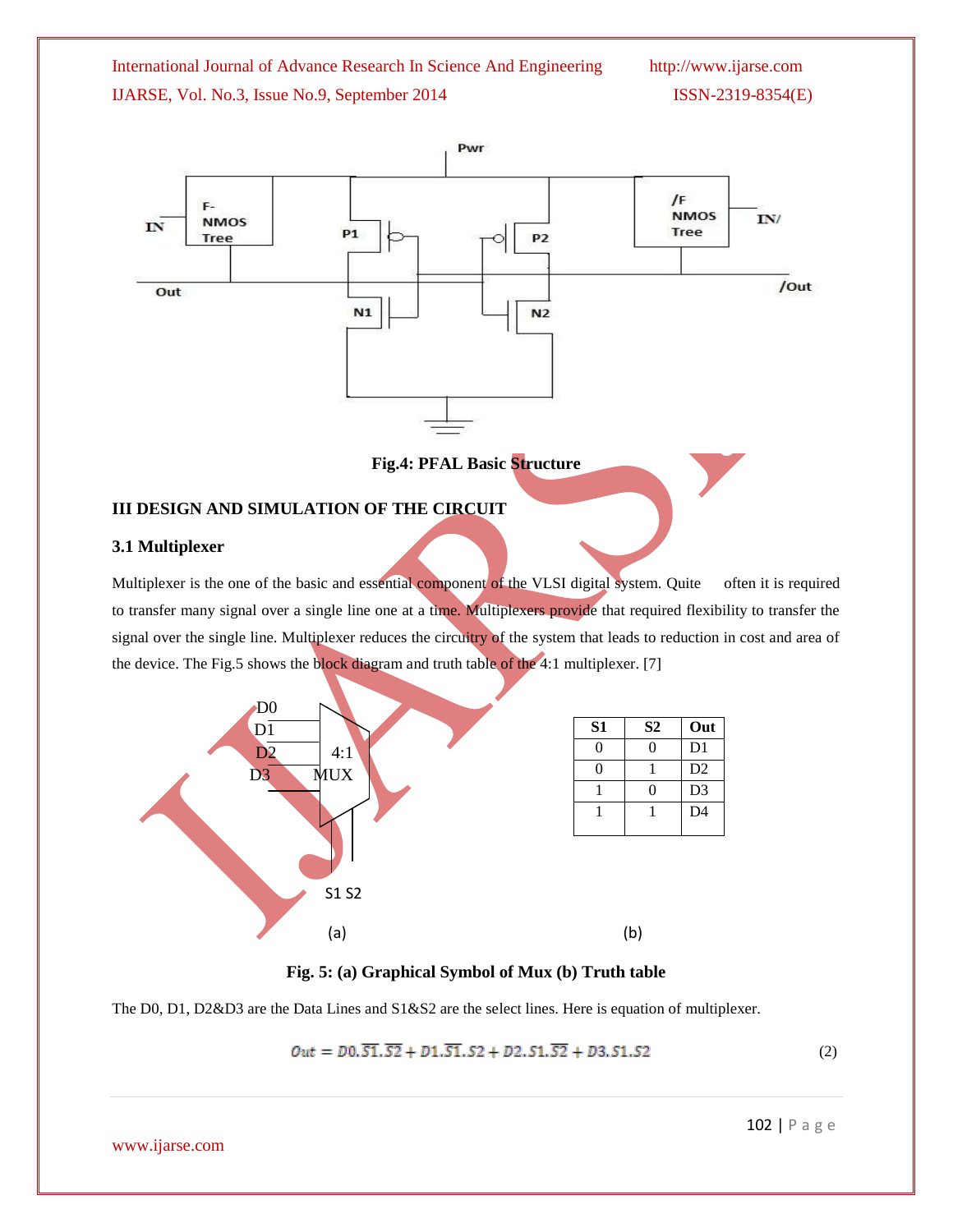# **3.2 Conventional CMOS 4:1 Multiplexer**

The transistor level architecture of the Conventional 4:1 Multiplexer is shown in Fig.6. The multiplexer contain 44 transistors. As the transistor counts are high, it leads to increase in the area and power dissipation



**Fig.6: Transistor level 4:1 Mux Circuit**

# **3.3 Low Power ECRL and PFAL Multiplexer**

The proposed design using adiabatic technique ECRL and PFAL have considerable low power consumption and area as compared to the conventional CMOS multiplexer



**Fig.7: The 4:1 MUX Using PFAL**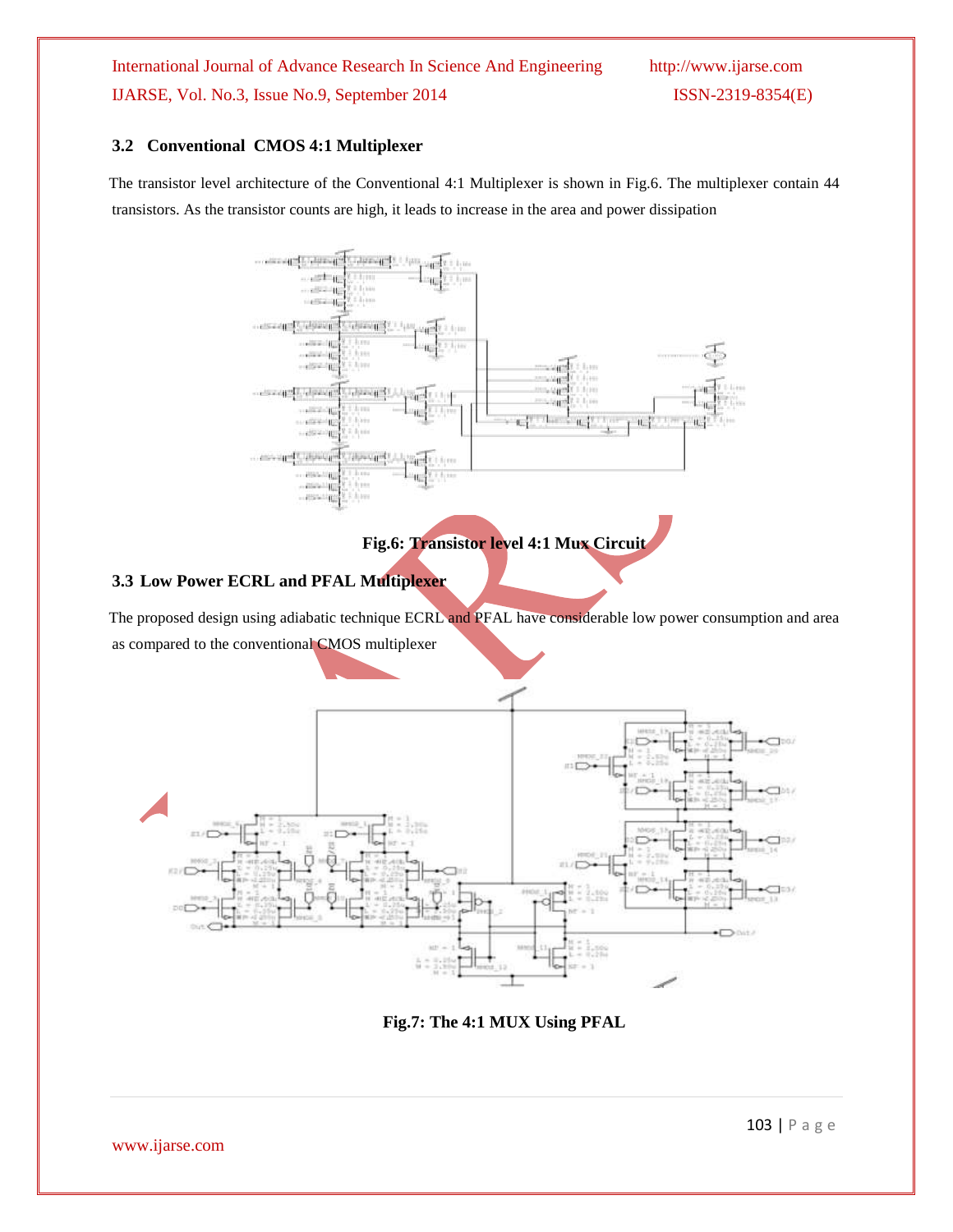# The Output Waveform of the 4:1 PFAL multiplexer





www.ijarse.com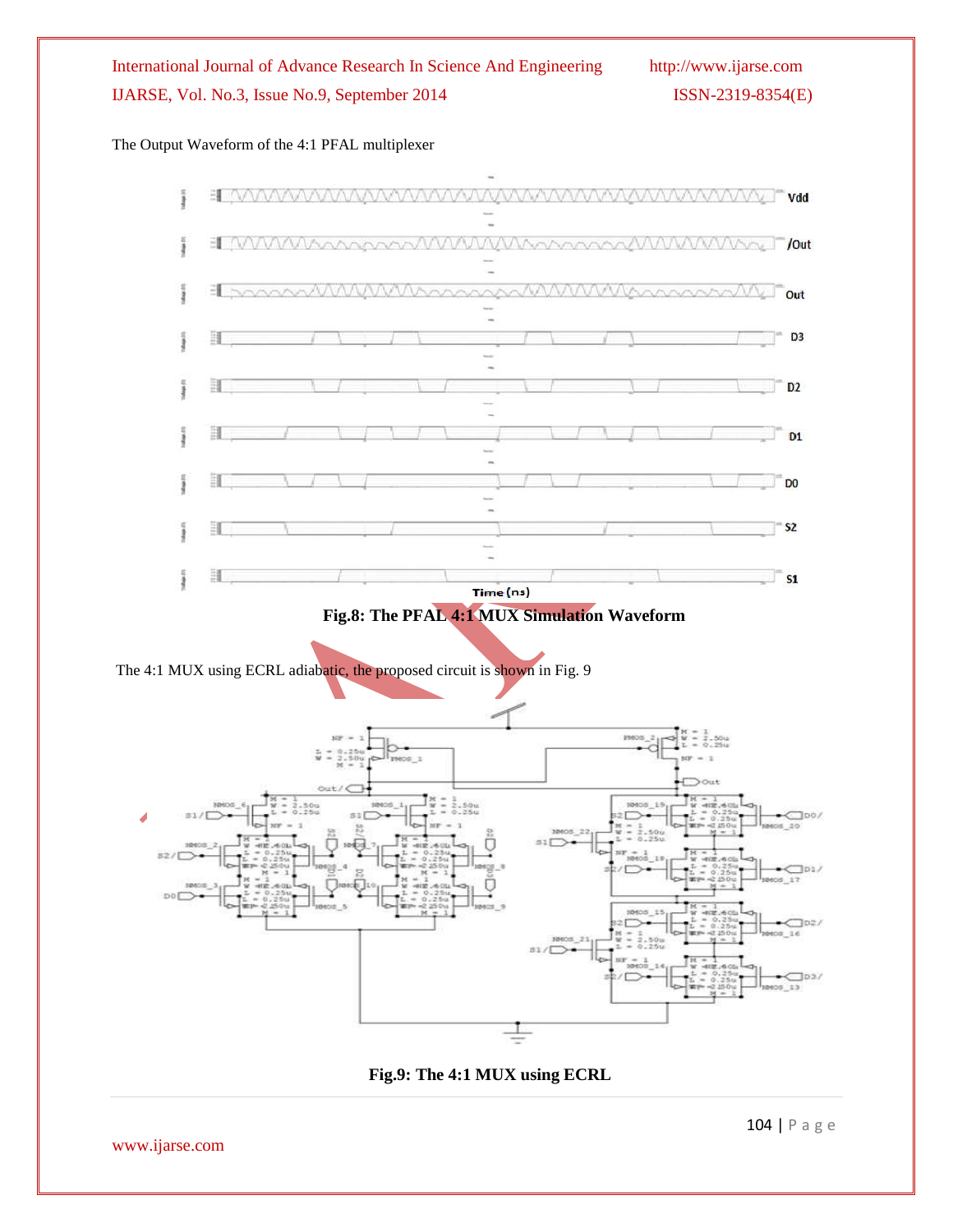



 **Fig.10: Simulation waveform of 4:1 ECRL Mux**

# **IV IMPACT OF PAMATERIC VARIATION ON POWER CONSUMPTION**

The power consumption in adiabatic circuit depends upon the parameter variation. The analysis of the impact in variation in parameter on the power consumption carried out of two logic family with respect to CMOS logic circuit. The design and Simulation of the circuit has been done using TANNER EDA tool by using the 180nm TSMC CMOS technology. The W/L ratio for the PMOS and NMOS are 810/180 and 360/180 respectively.

# **4.1 Power Vs Clock Frequency**

The Fig. 11 shows the power dissipation versus clock frequency of the supply voltage. From the result analysis, the power dissipation of the CMOS circuit is higher than the two proposed ECRL and PFAL 4:1 MUX

www.ijarse.com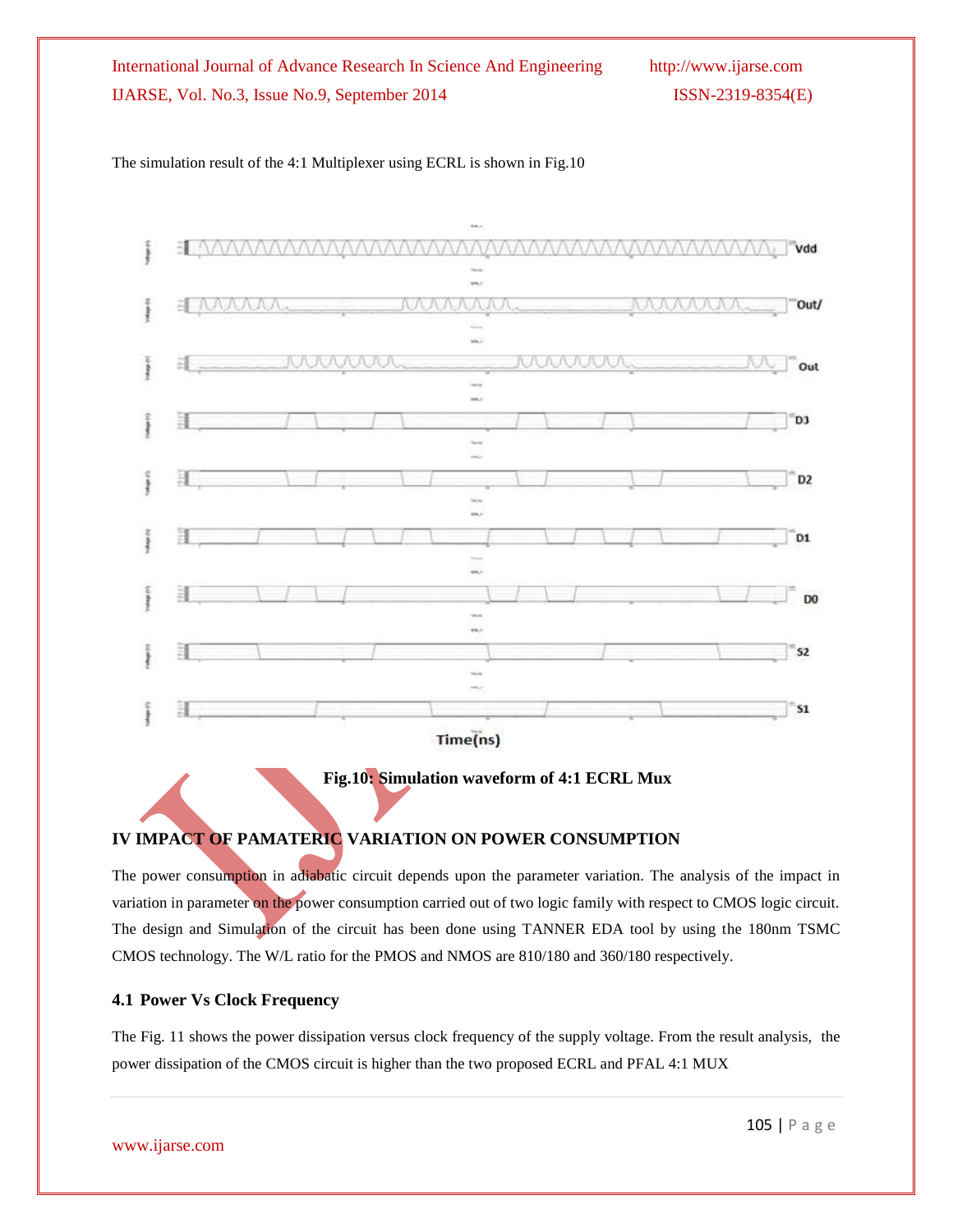

**Fig. 11 Average Power Vs Clock Frequency at Supply Voltage 1.4v and Load Capacitance 10fF**

# **4.2 Load Capacitance Vs Power**

The power dissipation with respect to the variation in load capacitance is shown in Fig 12. The two adiabatic logic families show the better power consumption as compare to the CMOS logic circuit.



# **Fig.12 Average Power versus Load Capacitance at Supply Voltage1.4V and Clock Frequency 100MHz**

# **4.3 Supply Voltage Vs Power**

The variation in Supply voltage and corresponding power dissipation is shown in the 13. The CMOS 4:1 Multiplexer dissipates more power as compare to the other two logic family.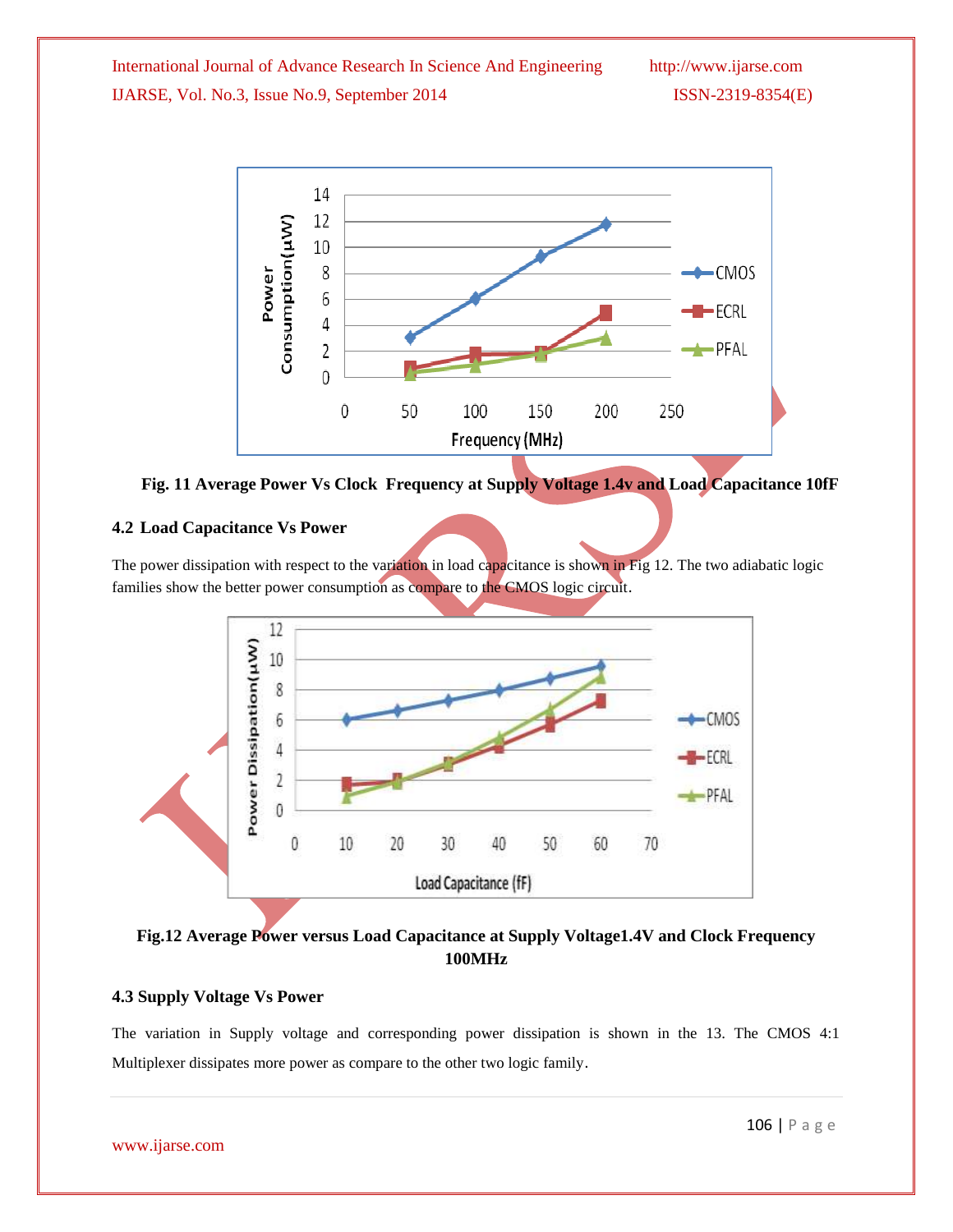

**Fig. 13 The Average Power Dissipation with respect to the Supply Voltage at load Capacitance 10 fF and Clock Frequency 100 MHz**

# **4.4 Transistor Count**

The design circuit of 4:1 multiplexer using PFAL, ECRL and CMOS has been shown above. The conventional CMOS uses the 44 transistor, due to that increase in the area of the multiplexer. The graph in Fig. 14 shows the comparison between the CMOS multiplexer and MUX designed using PFAL and ECRL.



# **V CONCLUSION**

The 4:1 Mux using adiabatic logic such as ECRL and PFAL compared with the Conventional CMOS 4:1 Mux against the parameter variation. The result shows the adiabatic multiplexer shows the better power result against all the parametric variation as compare to CMOS multiplexer. At high frequency the PFAL Mux shows better power saving as compare to ECRL. The multiplexer has wide range of application like ALU, DSPs etc; Adiabatic multiplexer can be used in any application.